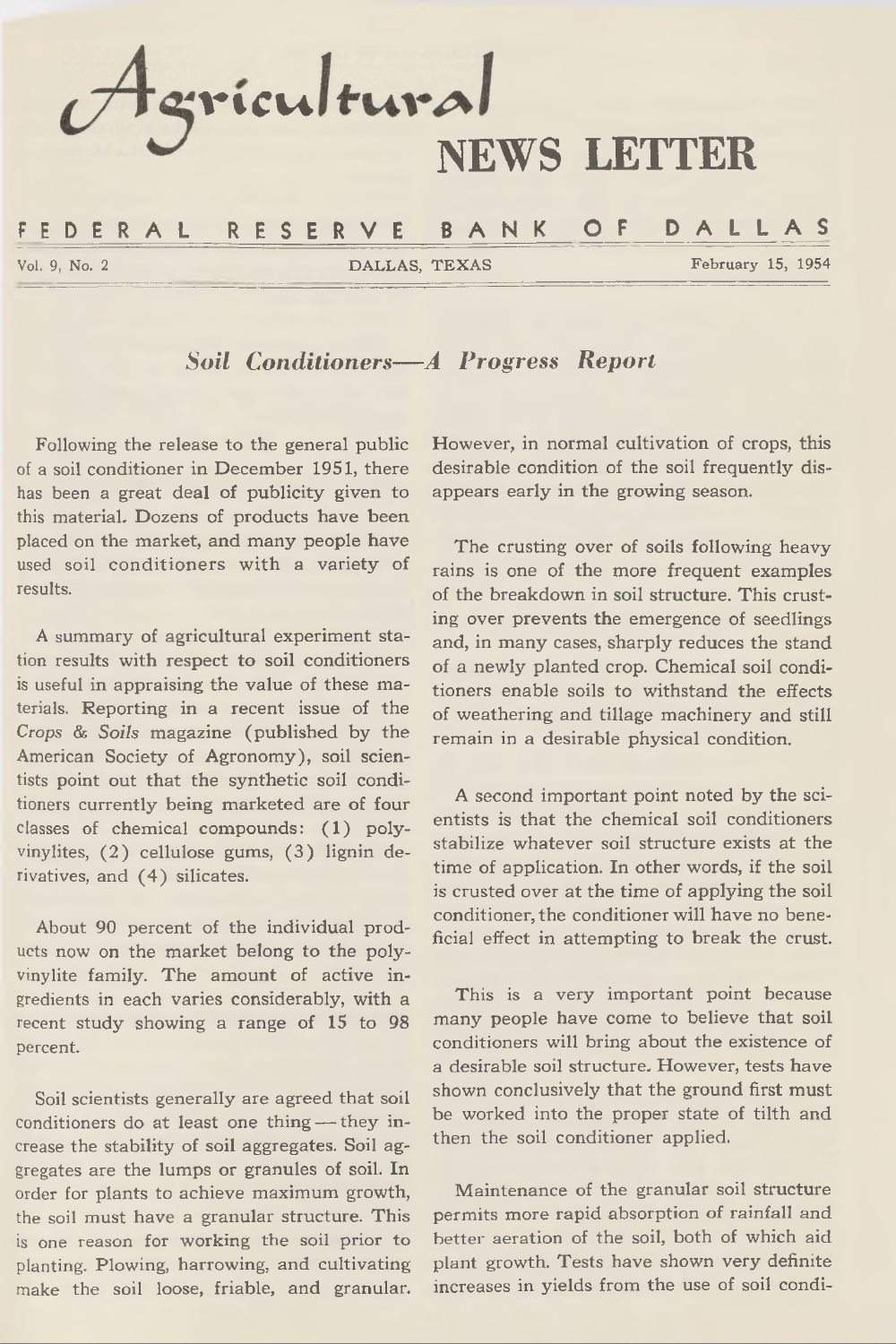**tioners in situations where the problem of crusting or aeration existed.**

**It is felt by many that the more satisfactory physical characteristics maintained in the soil treated with the conditioner also tend to lower soil temperatures during excessively hot periods.**

**It is emphasized that soil conditioners do not add any plant food to the soil. So far as is presently known, the chemicals included in the conditioners have no beneficial effect upon plant growth itself. Their benefit comes solely from their effect on the physical characteristics of the soil. A more desirable physical condition of the soil may enable plants to make more effective use of plant nutrients already present or added by means of chemical fertilizers.**

### *Delay Spring Grazing*

**It will be a strong temptation this spring to put livestock on pastures just as soon as grasses begin to show a little green.**

**Ted Trew, extension pasture specialist for Texas A. 8s M. College, suggests that farmers and ranchers go slow with their spring grazing program on Bermuda and dallis grass pastures. Mr. Trew points out that these grasses went into the winter in a weakened condition in much of the Southwest as a result of drought and overgrazing and will be slow to start this spring. Moreover, if they are not given a rest period of 4 to 6 weeks after new growth begins, the stands will be weakened substantially and production later in the season will be reduced.**

**Several suggestions are made for providing additional grazing while perennial grasses are being given a rest. Small grains and winter legumes that were planted last fall will furnish some grazing during the spring months without reducing grain yields.**

**Also, small grains and legumes may be planted now for spring grazing. It is rather** **late for such planting, but with favorable weather between now and spring, these crops will pay big dividends during the early spring months.**

**Hubam or Madrid sweet clovers may be spring-seeded with good results in small-grain or Johnson-grass fields in most northern areas of the Southwest.**

**Sudan grass can be planted in all areas just as soon as the danger of frost is passed and will make quick, highly palatable, and nutritious pasture.**

#### *More About Bluetongue in Sheep*

**Eradication of common gnats may be the answer to the successful control of bluetongue — a virus disease attacking sheep in Texas.**

**Scientists in South Africa have identified night-flying midges as carriers of the virus in their country. Scientists at the Texas Agricultural Experiment Station near Sonora, Texas, believe that these same insects are transmitting the disease from animal to animal and from area to area in Texas.**

**Bluetongue is now believed to have existed unrecognized in Texas for at least two decades. It was first reported as "soremuzzle" in 1952 and was widespread in 1953, at which time it was identified positively as bluetongue.**

**Research indicates that there is evidence of at least three strains of the disease in Texas. Therefore, each strain must be isolated and a vaccine prepared to control that specific strain. Even though natural infection or vaccination produces lifelong immunity to one particular strain, they will not necessarily give immunity to any other strain.**

**Dr. D. A. Price, veterinarian at the Sonora station, says that one of the Texas strains has been isolated, and tests are being conducted**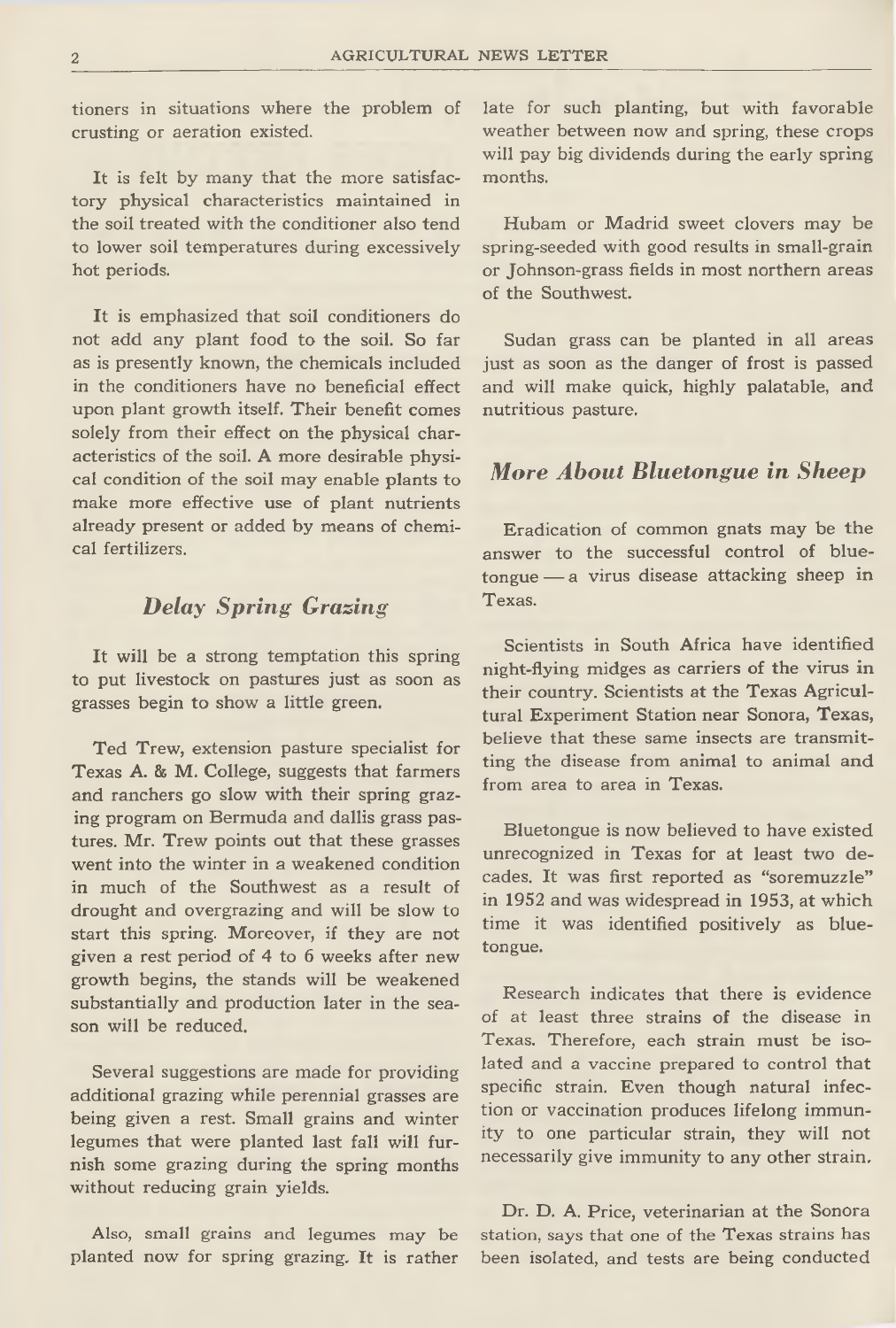**to perfect a vaccine similar to the one used very successfully in the control of bluetongue in South Africa.**

**At the request of the Bureau of Animal Industry, the Bureau of Entomology and Plant Quarantine has undertaken to classify the carrier gnats in the Southwest. The survey is being directed from Washington, with a biological study being conducted from a laboratory at Kerrville, Texas.**

### *Plan Now for Mechanical H arvesting*

**Savings of \$15 to \$20 per bale of cotton through the use of harvesting machines have encouraged more and more growers to use mechanical pickers and strippers, according to Fred** *C.* **Elliott, Extension cotton work specialist of Texas A. & M. College. Mr. Elliott estimates that nearly one-third of last year's Texas cotton was mechanically harvested.**

**Much of the success in the use of mechanical harvesters depends on a coordinated program of cotton production, beginning with the laying out of the rows and the selection of the variety to plant. Improperly spaced rows and use of varieties not adapted to mechanical harvesting can make it impossible to use such harvesters efficiently.**

**Mr. Elliott makes the following recommendations for planting cotton to be harvested mechanically.**

**1. Plant storm-resistant varieties in 40 inch rows.**

**2. Plant to obtain a stand of from two to six plants per foot of row.**

**3. Space plants evenly in the rows; do not hill drop.**

**4. During late cultivations, set the cultivator sweeps so that the space between the rows will be lower than the ridges of dirt at the base of the plants.**

# *Poor Seed Is Expensive Seed*

**Certified seed costs more, but the added expense assures purity, higher germination, and better yields, according to L. C. Coffey, Extension agronomist of Texas A. & M. College.**

**Certified seed is the best seed available of a particular variety. It comes from fields that have been inspected during the growing season to insure purity. It has been handled properly after harvest, cleaned, and tested for purity and germination. In Texas, each sack of certified seed carries a blue tag issued by the State Department of Agriculture.**

**The supply of certified seed usually is insufficient to meet the needs of all farmers. Hence, it is advisable to purchase the seed several weeks in advance of the planting season.**

*Three yellow corn hybrids— Texas 26, 28, and 30—gave outstanding results in tests conducted in 1953 at widely scattered locations over the State of Texas. Secure 1954 planting seed early.*

## *Farm Records— A Big Help*

**A more complete record of their farming operations in 1953 would have been a big help to many farmers in figuring income tax returns, states C, H. Bates, Extension farm management specialist with the Texas A. & M. College.**

**Written farm records are essential for computing income tax returns, says Mr. Bates, and they also can be the basis for improving farm practices and cropping systems. A record of the year's operations can be extremely helpful in evaluating the weak spots and strong points of the farm business, and now is the time to start keeping a record for 1954.**